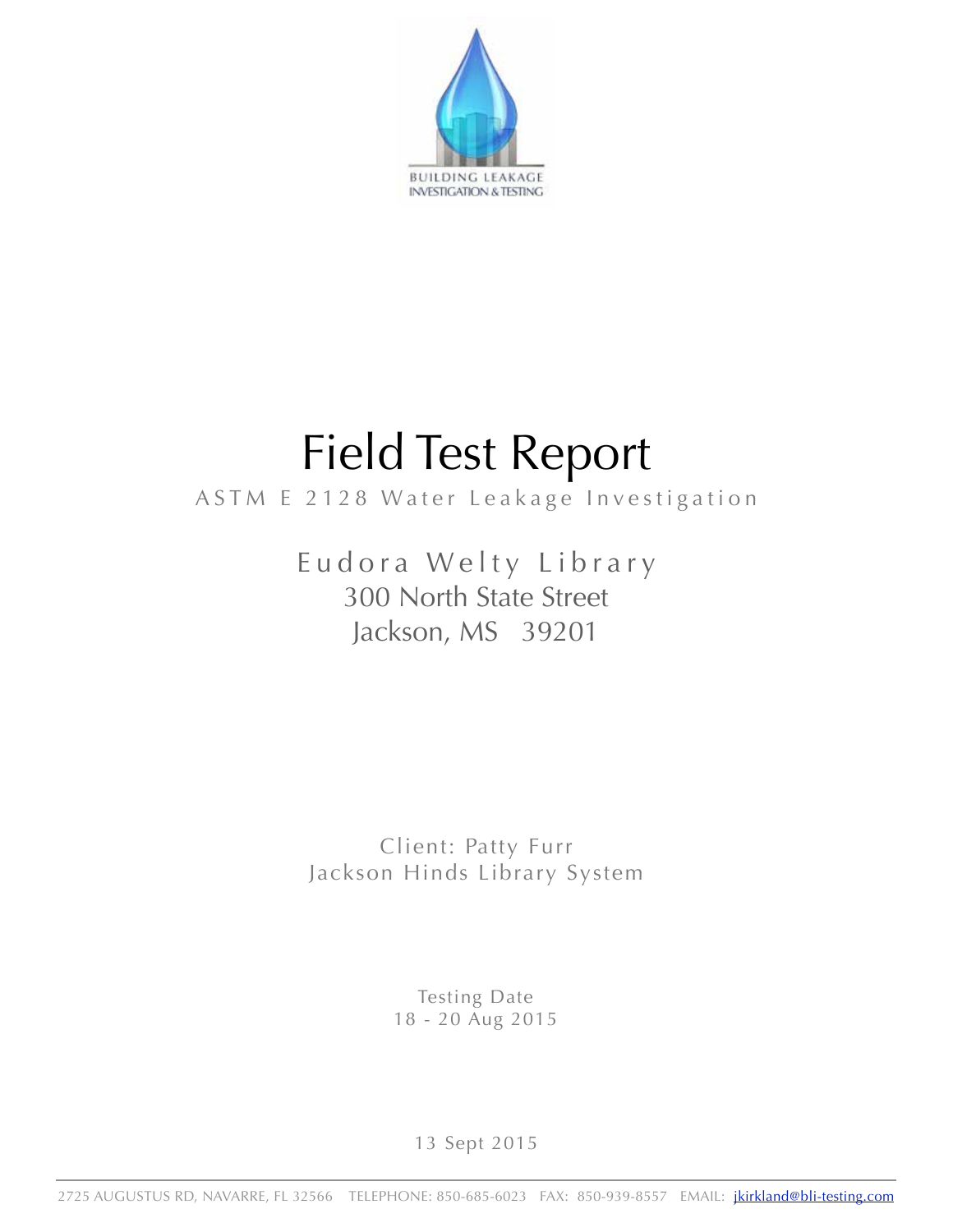# **Table of Contents**

| 1.0  | Testing Summary and Recommendations                                        | 3      |
|------|----------------------------------------------------------------------------|--------|
|      |                                                                            |        |
|      | <b>Testing Summary</b><br>1.1<br>Recommendations<br>1.2                    | 3<br>5 |
| 2.0  | Leakage Areas Identified                                                   | 8      |
| 3.0  | Test and Inspection Areas Identified                                       | 9      |
| 4.0  | Test Area 1, Insp 12 Roof Drain Between RTU-1 and Penthouse                | 10     |
|      | <b>General Information</b><br>4.1                                          | 10     |
|      | 4.2<br><b>Building Construction Materials</b>                              | 10     |
|      | ASTM D 5759 Flood Test 1 Roof Drain Field Notes<br>4.3                     | 10     |
| 5.0  | Test Area 2 Spray Nozzle & Flood Test RTU-1 Base and Housing               | 18     |
|      | AAMA 501.2 Spray Nozzle Test 1 & 2 Field Notes<br>5.3                      | 18     |
| 6.0  | Test Area 3 Roof Drain Between RTU-2 and Penthouse                         | 21     |
|      | ASTM D 5759 Flood Test 1 Roof Drain Field Notes<br>6.3                     | 21     |
| 7.0  | Test Area 4 Spray Nozzle & Flood Test RTU-2 Base and Housing               | 23     |
|      | AAMA 501.2 Spray Nozzle Test 1 & 2 Field Notes<br>7.3                      | 23     |
| 8.0  | Test Area 5 Spray Rack Test West Elevation Penthouse Tower Wall            | 26     |
|      | ASTM E 1105 Spray Rack Test 1 Field Notes<br>8.3                           | 26     |
| 9.0  | Test Area 6 Spray Rack Test Penthouse West Elevation Wall Above Steel Door | 33     |
|      | ASTM E 1105 Spray Rack Test 1 Field Notes<br>9.3                           | 33     |
| 10.0 | Test Area 7 AAMA 501.2 Spray Nozzle Test Parapet Cap Above Steel Door      | 40     |
|      | AAMA 501.2 Spray Nozzle Test 1 Field Notes<br>10.3                         | 40     |
| 11.0 | Test Area 8 Flood & Water Flow Tests Above Technology Room                 | 46     |
|      | Flood and Water Flow Test 1 Field Notes<br>11.3                            | 46     |
| 12.0 | Test Area 9 Flood Test Above 2nd Floor Offices                             | 55     |
|      | Flood and Water Flow Test 1 Field Notes<br>12.3                            | 55     |
| 13.0 | Test Area 10 Spray Nozzle Test Above Patty's and Operator's Offices        | 58     |
|      | AAMA 501.2 Spray Nozzle Test 1 Field Notes<br>13.3                         | 58     |
| 14.0 | Test Area 11 Spray Nozzle Test Exhaust Fan Hood Above Staircase            | 68     |
|      | AAMA 501.2 Spray Nozzle Test 1 Field Notes<br>14.3                         | 68     |
| 15.0 | Test Area 14 Flood & Spray Nozzle Test Above 1st Floor Meeting Room        | 70     |
|      | AAMA 501.2 Spray Nozzle Test 1 Field Notes<br>15.3                         | 70     |
| 16.0 | Inspection Area 13 TPO Roof Parapet Perimeter                              | 76     |
| 17.0 | Inspection Area 15 Exterior Building Walls                                 | 85     |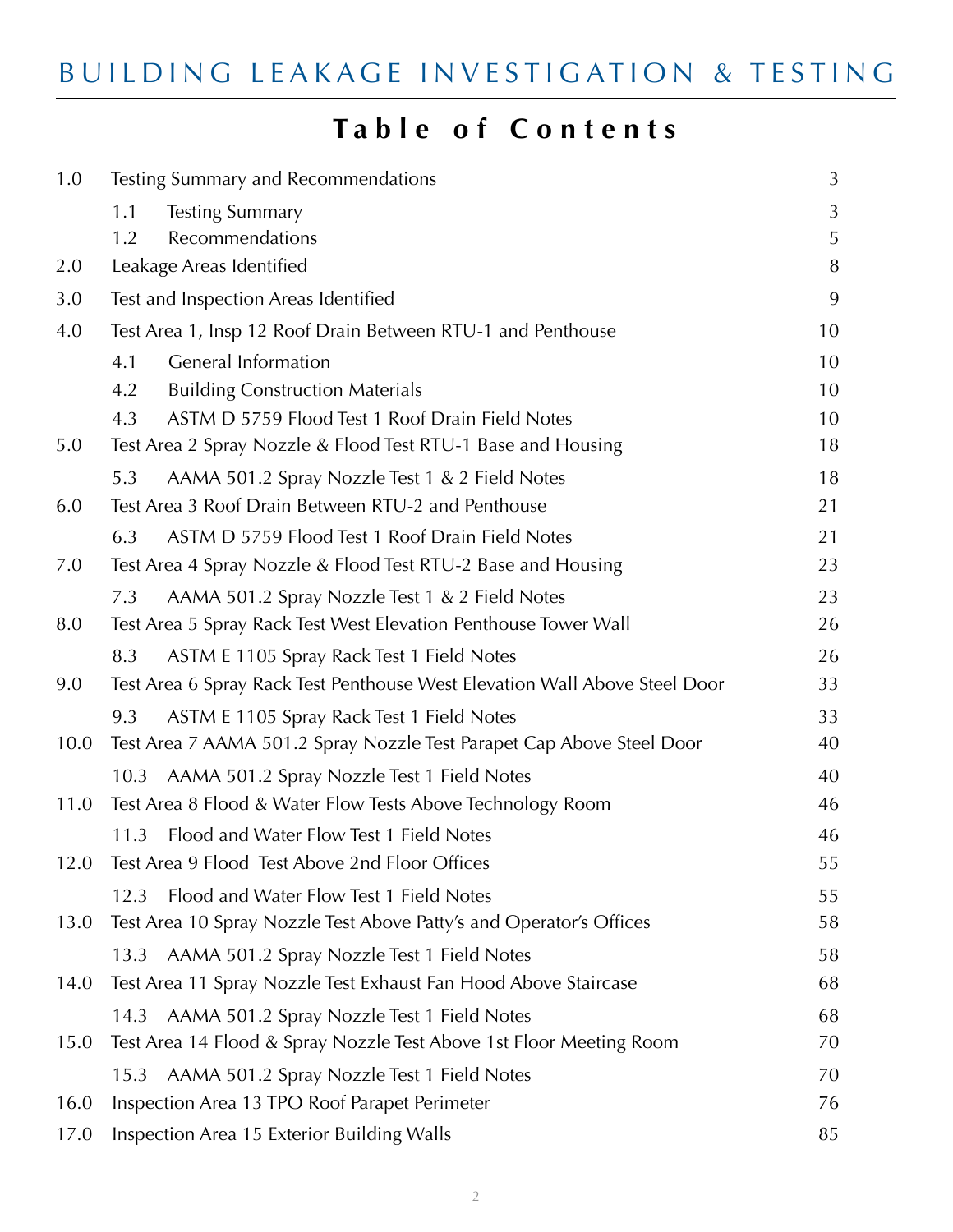#### **1.0 Testing Summary and Recommendations**

#### **1.1 Testing Summary**

Building Leakage Investigation & Testing (BLI&T) was contracted by Jackson Hinds Library System Executive Director Patty Furr to conduct a series of water spray and flood tests to determine the cause(s) of water leakage from the first floor meeting room's ceiling cavity and the five areas on the second floor ceiling cavity.

 BLI&T arrived 18 Aug 2015at 8:00 AM and met Laurn with building maintenance to begin a preliminary inspection of all identified leakage areas in the building and determine their status. This inspection revealed that none of them were actively leaking since it had not rained in the previous weeks. During the preliminary inspection of this building conducted on 19 Jun 2015, there were six water leakage areas identified; some of which were actively leaking. After this inspection today, thirteen leakage areas were identified. All of these leakage areas are identified in a roof plan located in section 2 of this report.

 All together, twelve areas were spray and/or flood tested and three inspections were conducted. All of these areas are identified in the table of contents and on a roof plan view drawing located in section three of this report.

 The overall results of this series of water tests revealed a number of facts. First, the two rooftop HVAC units (RTU-1 and RTU-2) closest to the penthouse that were flood and spray tested did not leak. These tests were seen in test areas 1, 2, 3, and 4. This means that the leakage seen underneath them during the preliminary inspection was from water pooling and migrating underneath the roof membrane from other source(s).

 Second, none of the retrofit roof drains flood tested leaked between the drain flange and the TPO roof membrane. However, water did leak between the newly installed retrofit drain gasket and the drain pipe at the end of the flood test when the water flowed through the drain. This leakage was seen from the roof drain closest to roof top unit number one (RTU-1) and the first floor meeting room roof drain in test areas 1 and 14. When the retrofit drain nearest to RTU-1 was removed, it revealed that the its compression gasket had not been tightened during installation which allowed water to bypass it and pool on the structural concrete underneath the roof membrane. One of the installers stated that they did not tighten the screws that compress this gasket on the retrofit drains. Water bypassing this gasket caused it to leak through penetrations in the structural concrete underneath RTU-1 within four minutes of removing the pneumatic test plug from this drain.

 Third, water leakage did occur through voids in the sealant between the top edge of the TPO roof membrane and the structural brick wall along the parapet walls, the field of the brick walls, underneath the penthouse steel door frame, underneath windows, and underneath brackets installed along the side of the precast parapet caps. Securing the top edge of a roof membrane with a termination bar and sealant along is not adequate. In a structural brick wall such as this, it should have a roof flashing sealed into a reglet cut into the brick mortar joint and a counter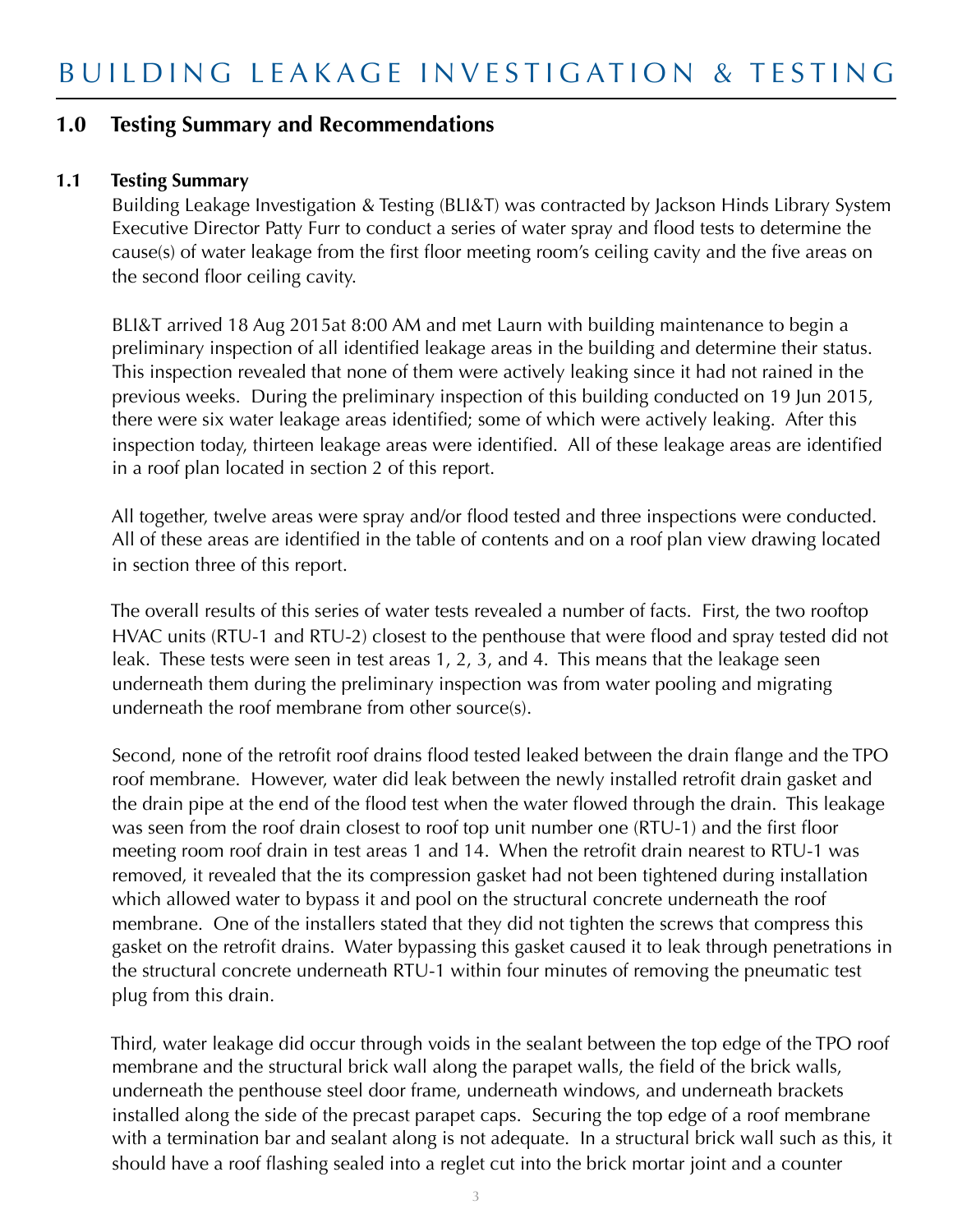# BUILDING LEAKAGE INVESTIGATION & TESTING

flashing installed into this roof flashing's hem that also laps over the top of the TPO roof membrane to protect it from direct exposure to rain. Water leakage from this condition were seen in test areas 5, 6, 8, 10, & 14.

 Fourth, water is leaking through cracks and deteriorated mortar joints in the structural brick walls. Once water penetrates the structural brick wall, it bypasses the TPO roof membrane and pools on the structural concrete roof where it leaks inside at penetrations through it and cracks or cold joints in it. This was another source that caused water leakage through cold joints in the concrete ceiling by the cargo elevator and below RTU-1. Also, water wicked completely through the structural brick wall and wet its interior side thereby causing the white interior formations (efflorescence) on the brick. All of these conditions were seen in test areas 5, 6, and 10 while spray testing the exterior structural brick walls outside of the penthouse and the operator's office.

 Fifth, water is leaking through deteriorated mortar joints, sealant voids, cracks, and improper terminations in the precast parapet caps. Depending upon where these joints have failed determines whether the water leaks into the core of the brick and downward through it or leaks behind the roof membrane onto the structural concrete roof. These areas as well as the improper termination of the TPO roof membrane described above were the sources of water leakage into the operator's office, the stairwell, and a new area of leakage below RTU-1 as seen in test area 10. Also, these areas were a source of water leakage by the cargo elevator and below RTU -1 as seen in test area 7.

 Sixth, water is leaking inside the technology room in two locations between the floor drains and the steel sleeve installed into the concrete floor/ceiling slab. This leak is caused by a plumbing issue. The third leak into the technology room is being caused by the same conditions discussed in facts four and five above as well as many unsealed penetrations through this structural brick wall above this area that allow water to enter its core and bypass the TPO roof membrane. These penetrations allowing this leakage are the older steel windows with extremely deteriorated sealant, precast sills below the windows with extremely deteriorated sealant and/or mortar, pipe penetrations without sealant, and flat metal plates placed over old penetrations without sealant. These leaks were seen in test area 8.

 Seventh, while spray testing the exterior brick wall in test area 10, severe water leakage occurred from the head of the storefront windows in Patty's office. Water leakage such as this only occurs when water runs down the brick core into their head or bypasses their exterior perimeter sealant at the head. This leak was not reported during the preliminary inspection or the pretest inspection. However, evidence seen on other windows points to this type of leakage as being a wide spread issue. This leakage may not have been reported since the part of the water leaking inside runs back into the window through joints in its sill and part of it runs into the wall cavity behind the drywall where it cannot be seen.

 Eight, when the pneumatic test plugs were removed from the retrofit drains in test area 9, little to no water drained from the roof. The drain pipes appeared to be fully to partially clogged. Due to this slow rate of drainage, it took approximately twenty-five minutes for this water to drain from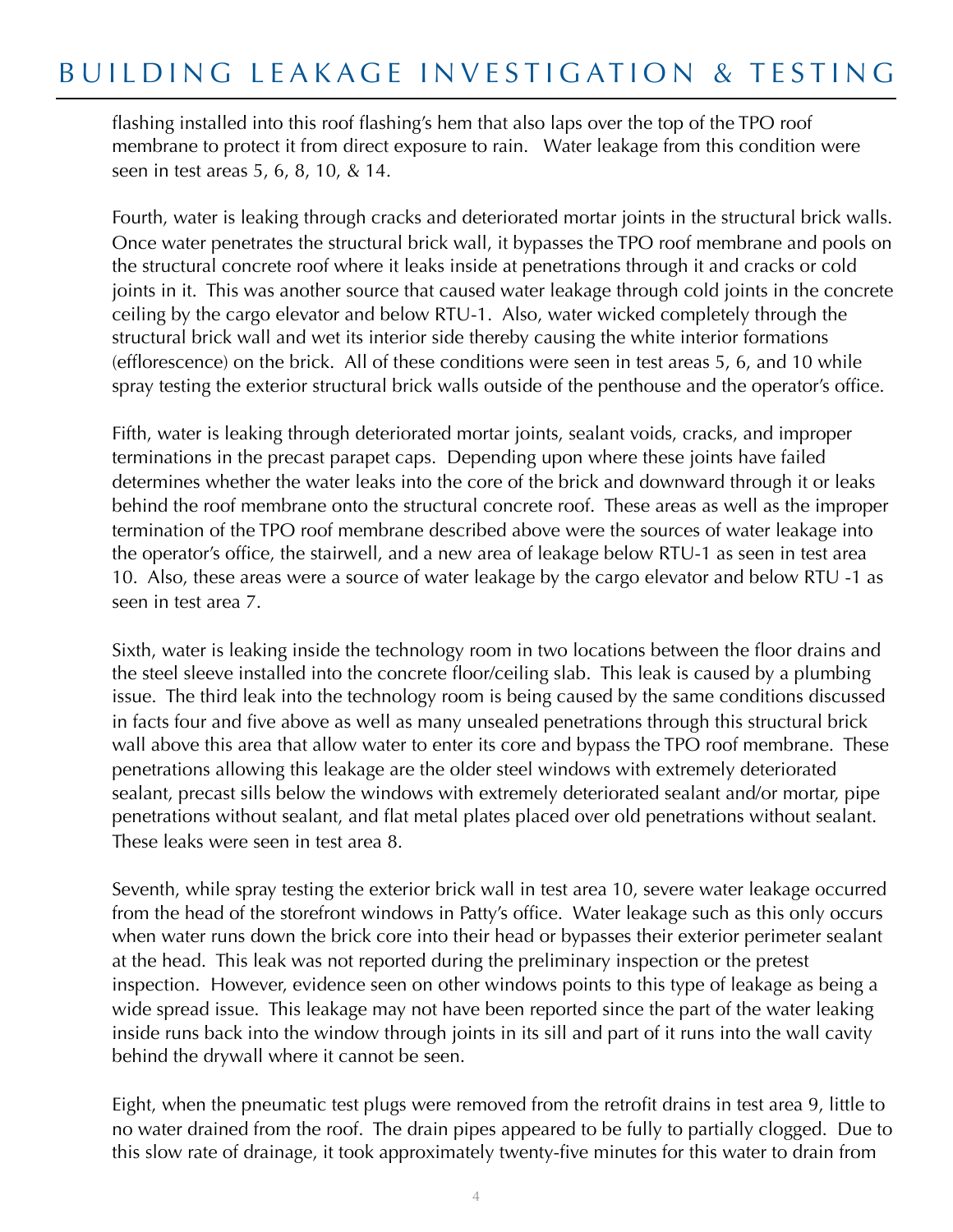this section of the roof. During this test, no signs of water leakage were found in the offices below.

 After this series of testing, BLI&T inspected the perimeter of the parapet wall from the roof. This is inspection area 13 which is shown in section 16 of this report. This inspection revealed that all the issues described in facts 3 and 5 above were widespread along the parapet walls. In addition, there was a large amount of metal framing and equipment along the south parapet wall that was not properly supported to prevent damage to the TPO roof membrane and not properly secured to prevent being blown over and damaging the roof membrane or blowing off of the roof. Also, a nearby satellite dish was properly secured to a stanchion pole that had a TPO boot installed around its base. However, the TPO boot terminated against the upper part of the two piece stanchion pole which can cause water leakage below the roof membrane. The top of the hood next to this equipment where the cables ran through the roof was not secured which could allow it to blow off. Also, these open holes will allow water to leak through them.

 Two other concerns were seen along the parapet walls. The first one was steel pipe penetrations through the roof membrane that did not appear to be a vent stack pipe. The top of these pipes were not capped off. Any pipe penetration other than a vent stack pipe should be capped. These pipes should be further investigation to determine their purpose. Second, the overflow scupper drains through the parapet wall appear to be to high above the surface of the roof. This is a structural concern for the concrete roof slab since it may not be able to support the weight of this much water. This should be determined by a structural engineer.

 Lastly, the buildings's exterior walls were briefly inspected. This is inspection area 14 which is shown in section 17 of this report. This inspection revealed that the cracking along the exterior structural brick walls is widespread around the building. These cracks appear to be more concentrated at the corners of the building. Also, signs of efflorescence (white deposits) can be seen forming on the brick below or from these cracks. As stated earlier, efflorescence is caused by water repeatedly entering the structural brick wall and saturating its mortar. This type of saturation releases minerals such as salt and lime which are left being on the surface of the brick as the water leaks out of the brick at cracks or debonded joints as it drys. This is similar to how a stalactite forms over time in a cave. However, this process deteriorates the structural brick wall causing it mortar to fail and form more cracks which further accelerates this process.

 This report is organized into sections that are identified in the Table of Contents. Each of these sections will be discussed in detail. Photos and captions are used in each section to help the reader understand the written description.

#### **1.2 Recommendations**

- •Ensure the seal between the retrofit drains and the drain pipes are tight to prevent water from leaking underneath the roof membrane and then into the building.
- •Have a plumber determine the cause of the blockage in the drain pipes on the north elevation east roof.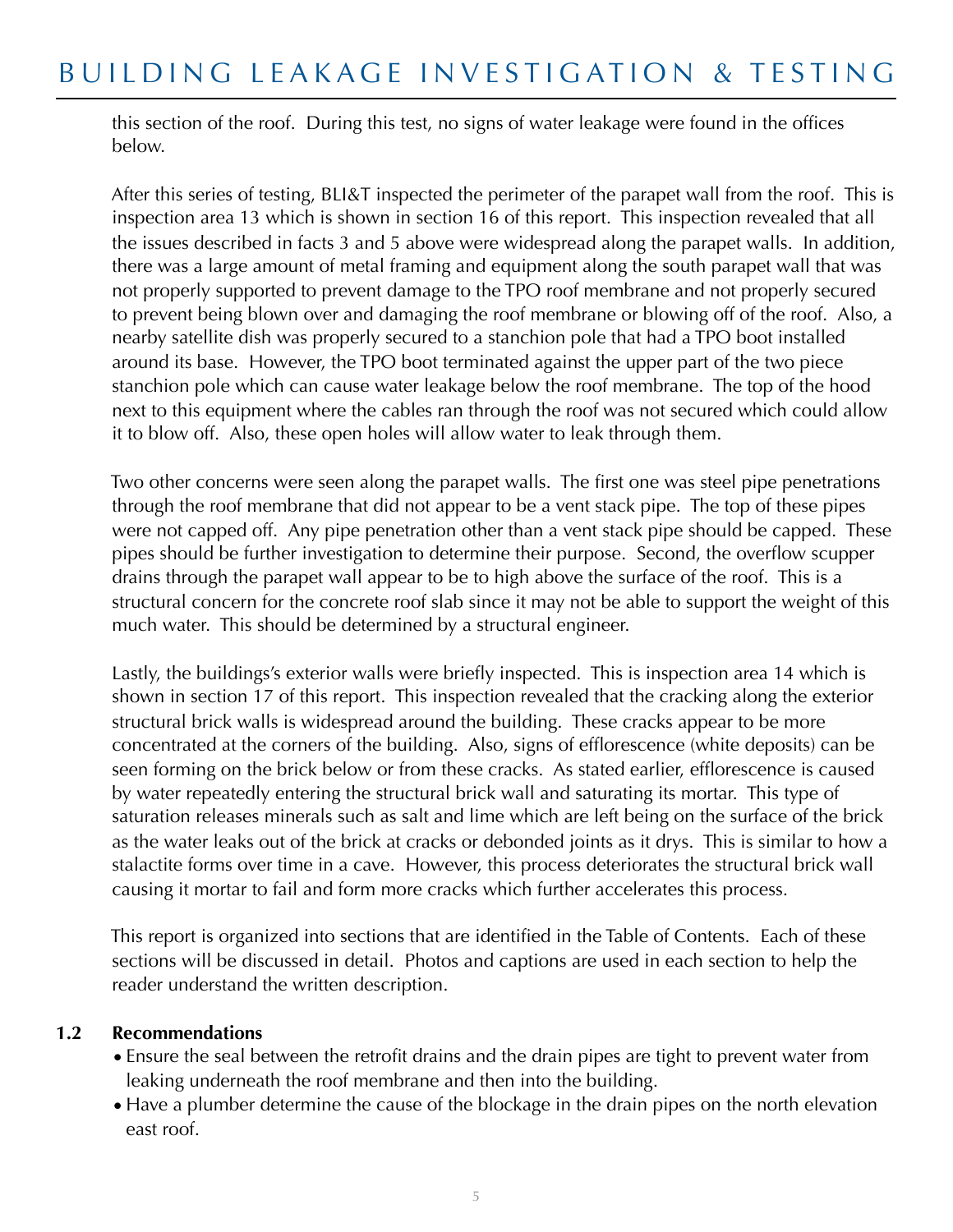- •Have a plumber determine the cause of water leakage through the floor drains inside the penthouse above the technology room.
- •At all parapet walls, extend the TPO roof membrane over the precast parapet cap and down onto its outer face. Terminate the lower outer edge of the TPO roof membrane with a continuous metal clip and install a metal coping cap over it with its top surface sloped toward the roof. Properly overlap and seal all metal coping cap joints. Do not seal the lower edges of the coping cap along the roof membrane and structural brick wall. Also, along the main roof's west and north sides, two brick walls turn a few feet onto the roof. These should be completely covered by the TPO roof membrane and capped out to the exterior side of the main parapet wall as described above. Additionally, the roof above the first floor meeting room will be more difficult to wrap the TPO roof membrane over the parapet was since it has a sawtooth shape with a precast parapet cap between the teeth and a continuously installed precast parapet cap over the top of its teeth. Likely, the area between the teeth will have to be filled and the TPO roof membrane wrapped completely over the continuous parapet cap as described above. This will change the look but will be the best and most economical choice from a waterproofing perspective.
- •Add a metal roof flashing set in sealant along a reglet cut into the brick mortar just above the TPO roof membrane's termination bar on the structural brick walls. The lower side of this roof flashing should have a hem on its bottom edge for a roof counter flashing to set into. Then, the roof counter flashing should extend downward and completely lap over the top of the roof membrane. Together, they will prevent water from reaching the top of the TPO roof membrane. •For the structural brick walls, there area two options.
	- Option 1: Clean all exterior brick walls in accordance with manufacturer's instructions. Repair the cracks and replace the deteriorated mortar on all exterior structural brick walls. Afterwards, coat the entire exterior with a clear siloxane type sealer with a higher perm rating (30 to 40 perms). Ensure that the type of sealant used to seal penetrations through the brick (door frames, window, pipes, roof flashing, etc...) will be compatible with the selected siloxane sealer. The sealants may have to be placed first depending upon compatibility with the siloxane.
	- Option 2: Clean all exterior brick walls in accordance with manufacturer's instructions. Remove the loose and deteriorated mortar on all exterior brick walls. Use a compatible sealant and/or brick repair material to fill all gaps and form a continuous substrate. Seal all penetrations through the brick (door frames, window, pipes, roof flashing, etc...). Apply a waterproof coating over all exterior brick walls. This coating will be applied to the building like paint but is actually a waterproof coating. This coating must be compatible with the applied sealant/brick repair material and all sealant applied to seal all penetrations through the brick. This coating must be applied over the sealants.
- Inspect all pipe penetrations through the roofs. Ensure all pipe penetrations are a plumbing vent stack or something required that does not allow water penetration below the roof membrane or into the building. Remove all that are not needed.
- •Remove the framing and equipment not need on the south elevation of the main roof. For the equipment that is needed, make sure that it is installed on properly designed stanchion legs that have a TPO boot properly installed around its base to prevent water leakage.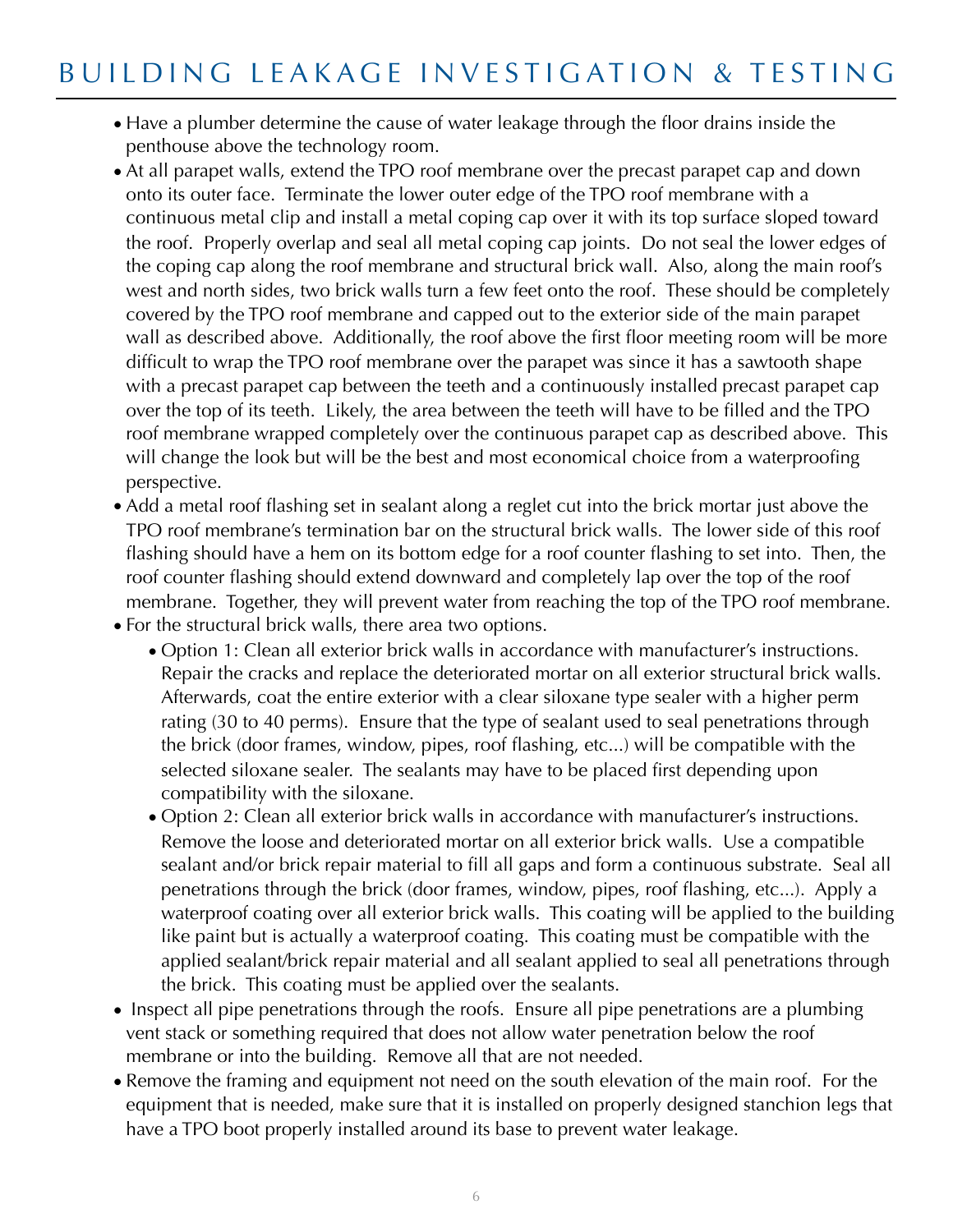- •The upper section of the satellite dish's stanchion pole on the south elevation of the main roof should be removed to inspected its bottom pole to ensure that it is not open to the underside of the roof membrane. Also, the top section of the bottom pole should have a stop to limit the vertical movement of the upper pole. The TPO boot must seal against the lower stanchion pole where the upper stanchion pole cannot contact the TPO boot.
- •A structural engineer should be hired to determine the correct height of all roof's over flow scupper to prevent structural damage and/or its failure.



**Building Leakage Investigation & Testing Written by:** 

Del C. / Sull

**Jim Kirkland President**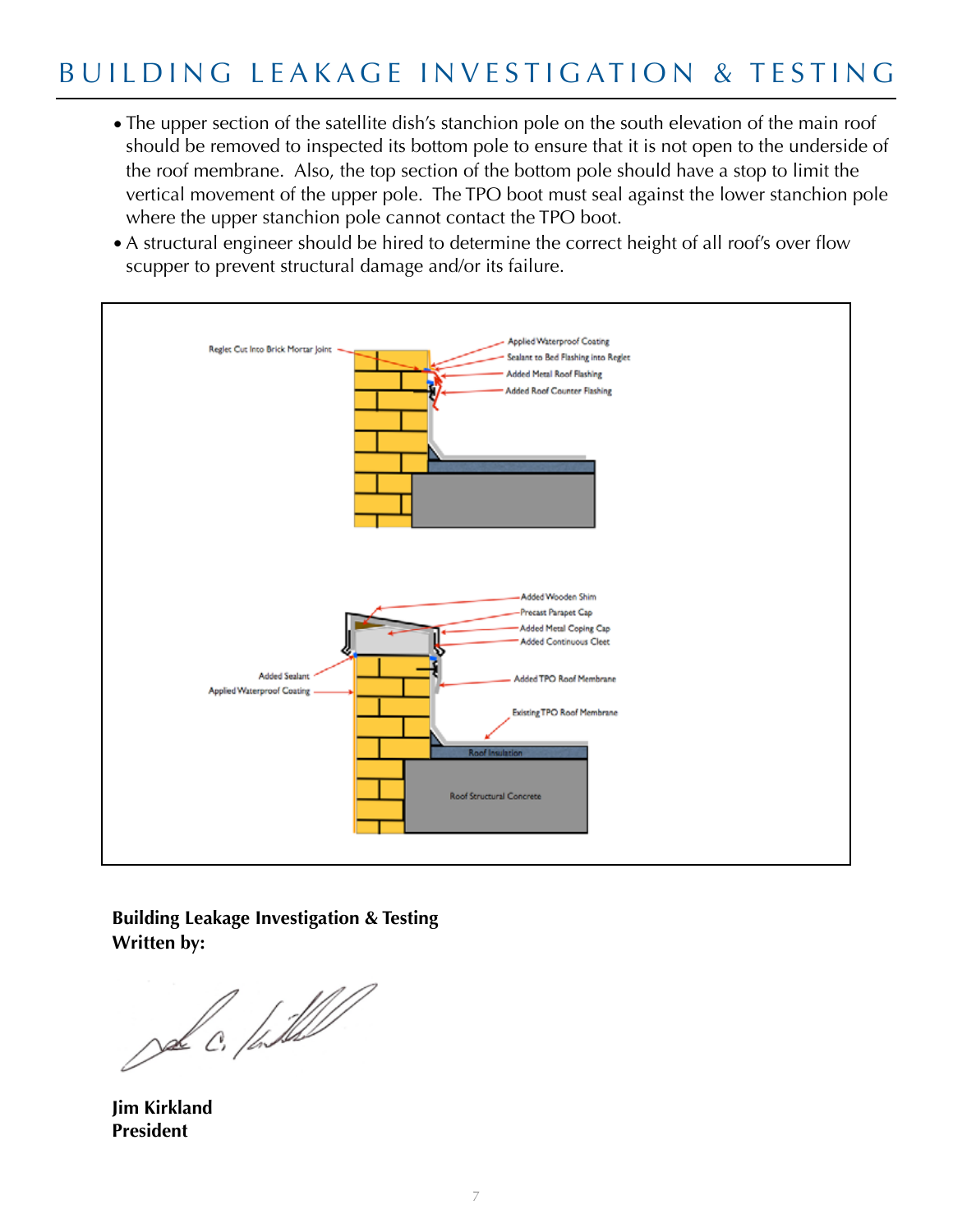### **2.0 Leakage Areas Identified**

This second floor plan view drawing shows the areas identified as having water leakage from the concrete ceiling. The red shapes are areas where the water leakage was identified to BLI&T during the preliminary inspection conducted on 19 Jun 2015 and the blue areas are where water leakage was found and/or identified after arrival to conduct these water leakage tests.